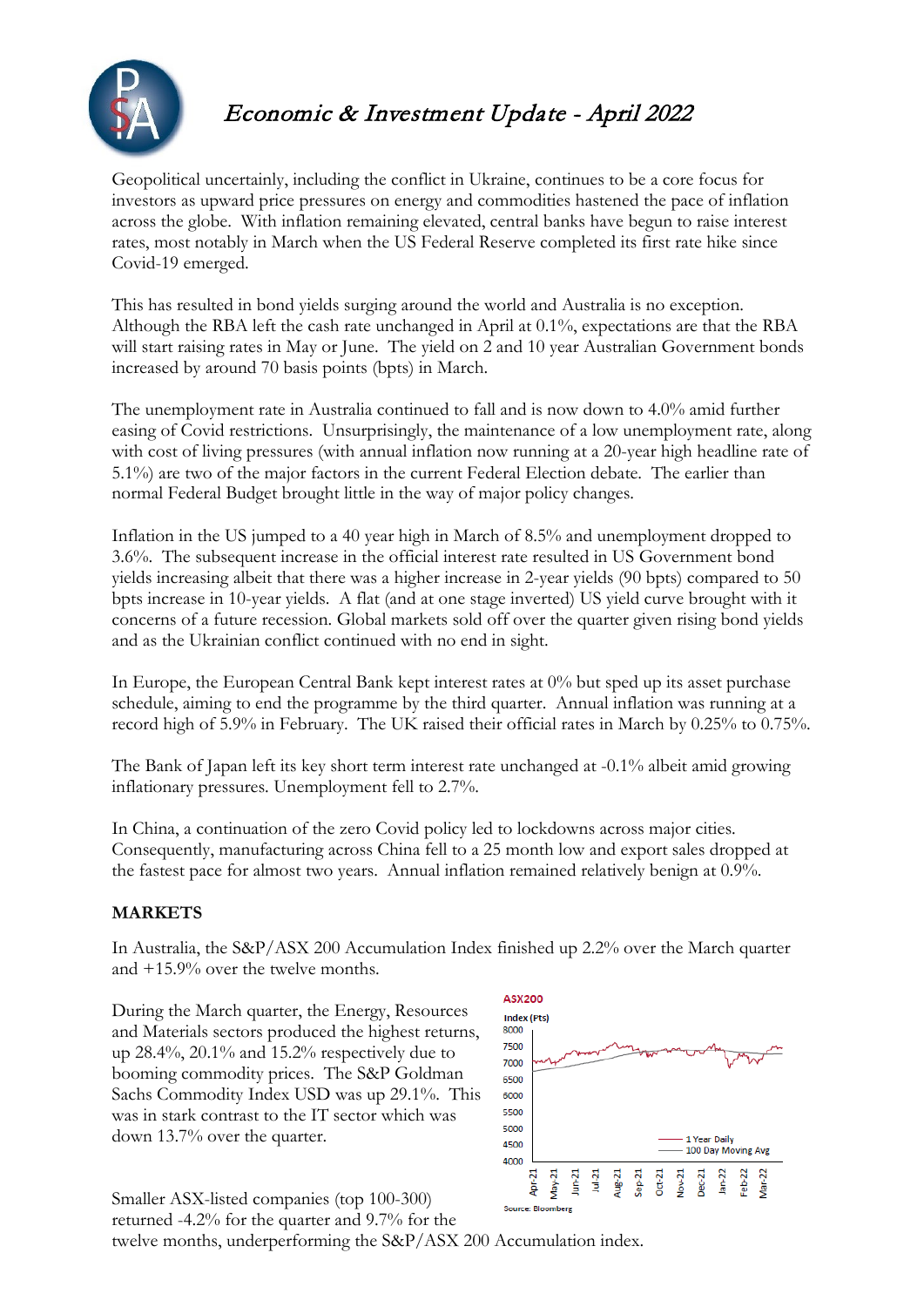Global equity markets produced negative returns during the March quarter with the MSCI World (ex-Australia) Net Return Index (AUD hedged) down 5.0% (up 10.9% for the twelve months). With the Australian Dollar again stronger against most major currencies during the quarter, the quarterly unhedged return was slightly lower (-8.4%). However, a slight weakness in the Australian dollar over the past 12 months led to a stronger unhedged annual return (+11.6%).

Regionally, UK shares were one of the only major markets to generate positive gains over the quarter, with the FTSE 100 PR index up 1.8%. However this was in stark contrast to other markets especially emerging markets and China. Emerging markets, as measured by the MSCI Emerging Markets NI Index AUD were down 9.9% over the quarter and the Chinese index, as measured by the Shanghai Shenzhen CSI 300 PR Index was down by 14.5%

Property markets fell off the back of rising bond yields, with Australian listed property securities falling 7.1% and global property securities finishing down 3.5%.

Within fixed interest markets, rising bond yields especially over the month of March, saw losses across fixed interest securities. The Australian bond market, as measured by the Bloomberg AusBond Composite Index, fell by 5.9% over the March quarter. Overseas bond markets saw a similar fall with the Bloomberg Barclays Global Agg TR Index (AUD Hedged) down 5.0% over the quarter.

| Sector                 | <b>Index</b>                                           | 3 mths<br>$(^{0}/_{0})$ | 1 year<br>$(\frac{0}{0})$ | 5 years<br>$(^{0}\!/_{0}$ p.a.) |
|------------------------|--------------------------------------------------------|-------------------------|---------------------------|---------------------------------|
|                        |                                                        |                         |                           |                                 |
| Equities               |                                                        |                         |                           |                                 |
| Australia              | S&P/ASX 200 TR (Accumulation) Index                    | 2.2                     | 15.0                      | 9.2                             |
|                        | S&P/ASX Small Ordinaries TR (Accum) Index              | $-4.2$                  | 9.7                       | 9.9                             |
| International          | MSCI World ex Aust NR Index (AUD)                      | $-8.4$                  | 11.6                      | 12.9                            |
|                        | MSCI World ex Aust NR Index (AUD Hedged)               | $-5.0$                  | 10.9                      | 13.6                            |
| <b>Emerging Mkts</b>   | MSCI Emerging Mkts NR Index (AUD)                      | $-9.9$                  | $-10.1$                   | 6.3                             |
| <b>Listed Property</b> |                                                        |                         |                           |                                 |
| Australian             | S&P/ASX 200 A-REIT TR (Accumulation) Index             | $-7.1$                  | 17.7                      | 7.8                             |
| International          | FTSE EPRA/NAREIT Dev NR Property Index (AUD<br>Hedged) | $-3.5$                  | 15.7                      | 5.9                             |
| Infrastructure         |                                                        |                         |                           |                                 |
| Global                 | S&P Global Infrastructure TR Index (AUD Hedged)        | 7.5                     | 18.0                      | 7.0                             |
| Currencies             |                                                        |                         |                           |                                 |
| <b>AUD v USD</b>       | Against US Dollar                                      | 3.0                     | $-1.5$                    | $-0.4$                          |
| <b>Fixed Interest</b>  |                                                        |                         |                           |                                 |
| Australian             | Bloomberg Ausbond Composite All Maturities             | $-5.9$                  | $-5.5$                    | 1.9                             |
|                        | Bloomberg Ausbond Credit All Maturities                | $-4.6$                  | $-4.8$                    | 2.6                             |
| International          | Bloomberg Barclays Global Agg TR Index (AUD<br>Hedged) | $-5.0$                  | $-4.0$                    | 2.0                             |
| Commodities            |                                                        |                         |                           |                                 |
| Gold                   | $Gold - USD$                                           | 5.9                     | 13.5                      | 9.2                             |
| Oil                    | WTI Oil $\$/b$ – USD                                   | 30.3                    | 69.5                      | 14.7                            |

The table below (sourced from Lonsec) summarises the returns from a number of market sectors: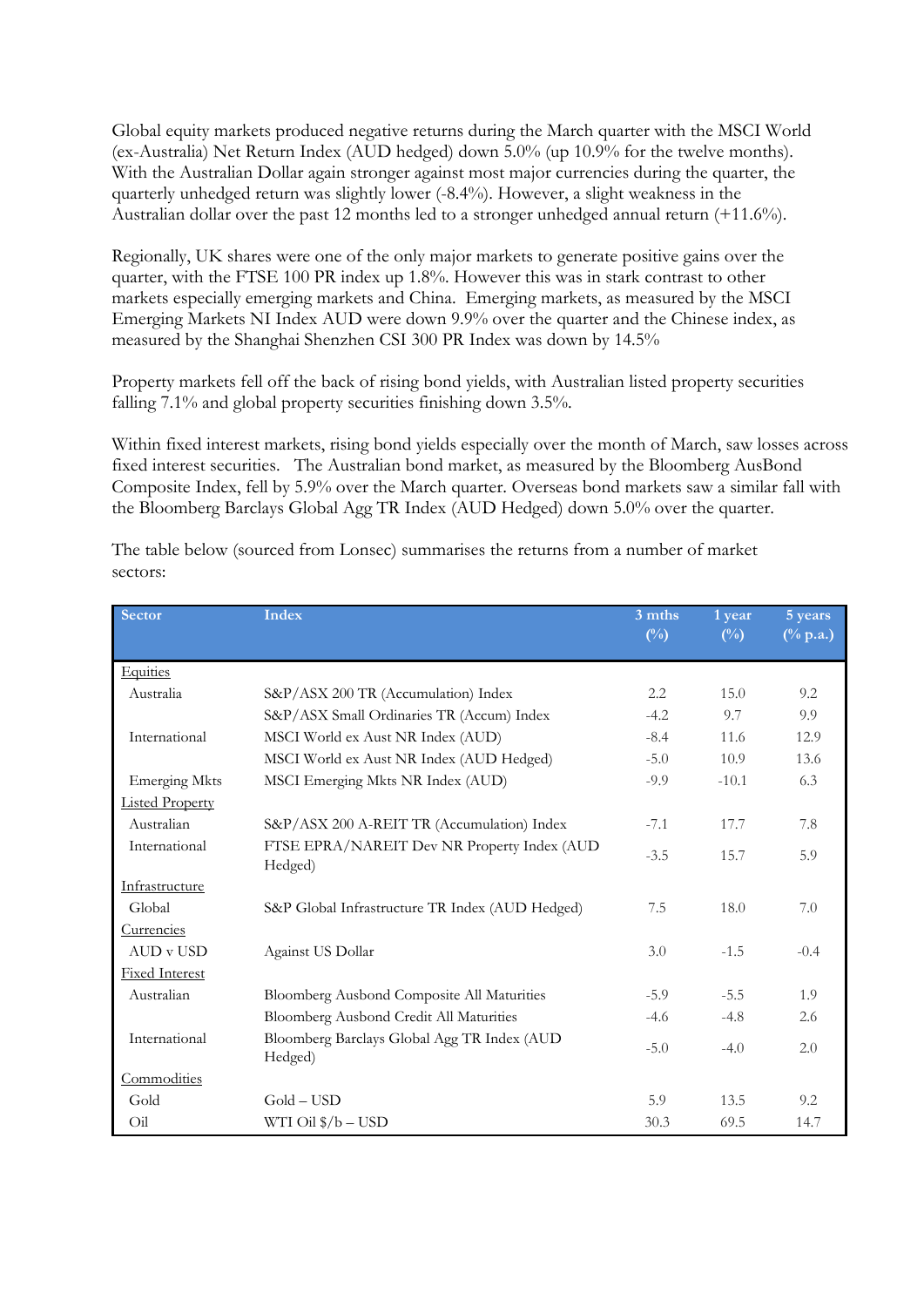## Outlook

As the impact of Covid 19 on the global economy starts to fade, the spectre looms of a prolonged war in Ukraine and inflation induced interest rate rises.

The war in Ukraine is producing cascading effects to a world economy already battered by Covid and climate change, with particularly severe impacts on developing countries. Projections estimate that the world economy will be a full percentage point of GDP growth lower than expected due to the war, which is severely disrupting already tight food, energy and financial markets.

Ukraine and the Russian Federation provide around 30 per cent of the world's wheat and barley, one fifth of its maize, and over half of its sunflower oil. Furthermore, the Russian Federation is the world's top natural gas exporter and second-largest oil exporter. Together, neighbouring Belarus and the Russian Federation also export around a fifth of the world's fertilizers.

As a result of the war, commodity prices are reaching record highs across the board. In addition, inflation has been fuelled by years of loose monetary policy and Covid induced supply chain issues which may continue given China's zero tolerance policy.

Yields on Government Bonds have risen as a precursor to official interest rate rises. We now expect official interest rate rises around major economies of at least 2% in the short to medium term. However, rises over the longer term many be inhibited in the US by the ability of the Government to fund higher interest payments on US Treasuries and, in Australia, by the impact on high levels of private debt.

There is a risk of stagflation if inflation remains high and economies slow due to decreased demand from higher prices and rising interest rates. However, the resulting decreased demand will in itself help take pressure off prices. A flat (and sometimes inverted) yield curve raises the spectre of a future global recession and the consequential reduction in official interest rates.

Globally, the prospects are for slowing growth rates amid a climate of uncertainty especially in Europe. However, resource driven economies such as Australia should fare better if resource prices remain high over the short to medium term.

Following the initial increase in US official interest rates, the speed and magnitude of further rate rises is likely to have a major impact on the US economy and global equity markets. Other countries may be forced to follow if they wish to protect their exchange rates.

Our view on various asset classes is outlined below.

#### Australian Equities

Within Australian Equities, we recommend investors hold a neutral position in large cap stocks and a neutral to underweight position in smaller companies.

Bouts of equity market volatility are expected as interest rates are normalised. Due to the likely impact of higher interest rates and rising costs, smaller companies are expected to underperform and are likely to exhibit greater volatility in the coming months. Due to expected volatility, consideration may be given to long short Australian equity fund options.

#### International Equities

We recommend investors hold a neutral to underweight position to both developed and emerging market economies.